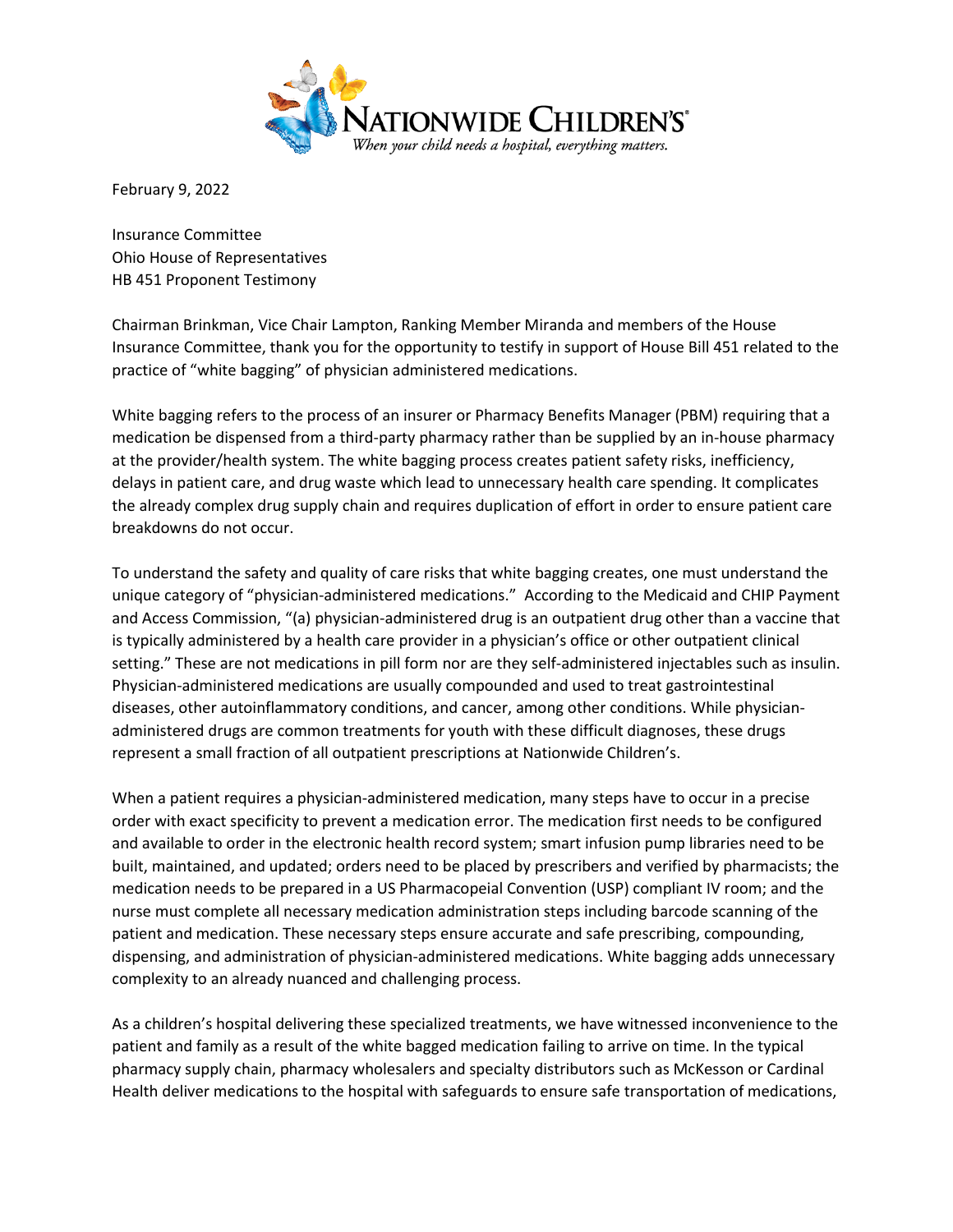which are sensitive to shaking and temperature change, directly to the hospital pharmacy. Conversely, white bagged medications are shipped to the hospital by any number of shipping services to the hospital. The medication may arrive at the loading dock the day after the scheduled infusion, it may arrive buried in a pallet of packages, or it may arrive at the wrong building altogether. As a result, despite providers' best efforts, patients and families may arrive for a scheduled infusion only to find that the medication hasn't arrived, and we are unable to provide the required treatment.

White bagging represents a unique challenge for providers serving a pediatric population. Medication dosing is weight-based, sometimes requiring dose adjustments based on weight change when a patient arrives for the infusion, and after it has been ordered and shipped from the outside pharmacy. Pharmacists work closely with our providers and patients and normally would make these medication changes in real time. Due to forced white bagging, the provider and hospital pharmacy may not be able to order the ideal dose, or instead have to use some medication from the hospital's inventory, which the insurer will refuse to reimburse, to complete an accurate, safe, and effective dose.

As a children's hospital serving a 37-county region in central and southeastern Ohio, many of our patients drive hours for care. White bagging delays care to our vulnerable patients, increases travel costs, burdens parents with lost work hours and wages, and adds tremendous stress to already worried families.

Patients and families should not worry about how medications are shipped to a health system when they are coming to receive a physician-administered medication to treat gastrointestinal disease, other autoinflammatory conditions, or cancer. They already have enough stress with which to contend.

When patient families arrive at Nationwide Children's Hospital, they expect that we will provide the care and treatment their child needs. Unfortunately, when insurers or PBMs force white bagging of physician administered drugs, the very medications required for treatment are out of the providers' control. It can be extremely difficult to figure out whether or not the medication will be sent from the outside pharmacy. Here is one recent example:

*A patient needs to be started on infliximab, an infused monoclonal antibody used for the treatment of autoinflammatory disorders. The hospital prior authorization (PA) team calls the payor to initiate a prior authorization request for infliximab. The PA team receives paperwork back from payor that states the PA is approved, provides the J-code/HCPCS code that was approved and the date range of the approval. This same letter goes to patient. We proceed with treatment and purchase the medication ourselves based on the documentation that the PA is approved for us as medical provider. We then receive claim denial 2-3 months later stating this was provided by "C0279 – non network provider'. Nowhere in our process for getting the PA, or in any of the paperwork we receive back, does it state to contact a specialty pharmacy, or that the medication needs to come from specialty pharmacy. The payor tells us to call members' customer service department. When we call, we are told that member services cannot share with us this information or confirm benefits without consent from the patient. Thus, the only way to get this information is a three-way call with the patient…*